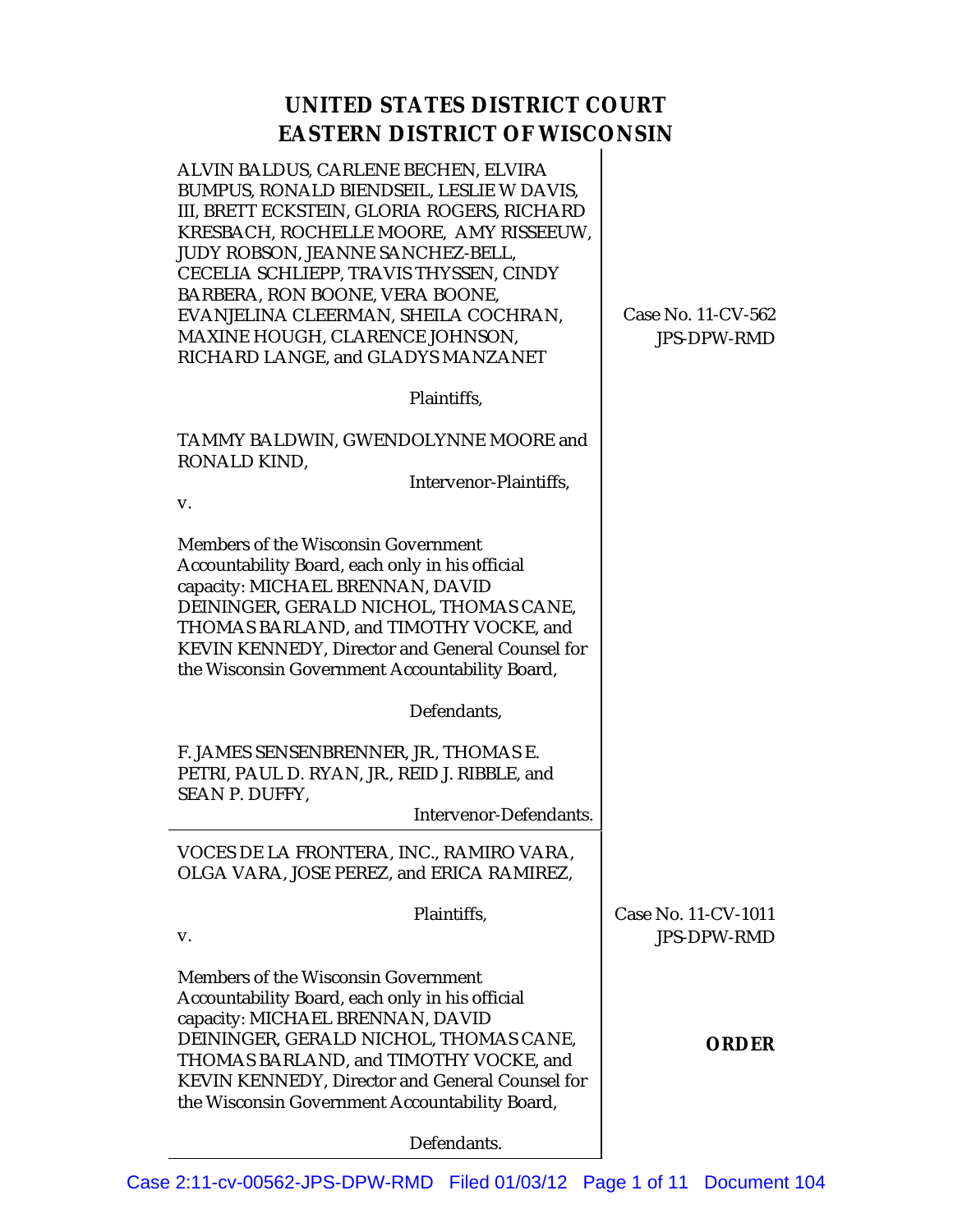## Before WOOD, *Circuit Judge*, DOW, *District Judge*, and STADTMUELLER, *District Judge*

Quite clearly, the Wisconsin State Senate and Wisconsin State Assembly (collectively, "the Legislature") and its attorneys are none too pleased with this three-judge Court's prior orders, filed on December 8, 2011, and December 20, 2011, respectively. By those orders, this Court twice held that neither Joe Handrick, a lobbyist hired by the Legislature to assist in preparing the redistricting plan now challenged in this case, nor documents in his possession are protected by legislative privilege, attorney-client privilege, or work product privilege. (Docket #74, #82). The Legislature's dissatisfaction with the Court's prior decisions is clear from its refusal to comply with those orders. (*See* Pl.'s Resp. Mot. Rev. by Three-Judge Ct. 3 (citing Poland Decl., Docket #89, ¶¶ 11, 15, 18)). Rather than comply, the Legislature has all but declined to cooperate with the plaintiffs' reasonable discovery efforts. (*See* Pl.'s Resp. Mot. Rev. by Three-Judge Ct. 3 (citing Poland Decl., Docket #89, ¶¶ 11, 15, 18)). And, now, the Legislature again reaffirms its displeasure by filing a "Motion for Review by Three-Judge Court" of the Court's two prior orders. (Docket #84).

But this new motion—in reality, the Legislature's second collateral attack on the wisdom of the Court's prior orders in as many weeks—is completely devoid of merit. In the Court's eyes, this motion is nothing more than a third bite at an apple that the Court has twice explained is a bitter one to chew. In reality, the Court can deny the Legislature's motion without reaching its merits; but, even quickly reaching the merits, it is clear that the Legislature's motion fails. And, thus—*for the third time*—this Court rules that neither Mr. Handrick nor the documents he holds are protected by privilege.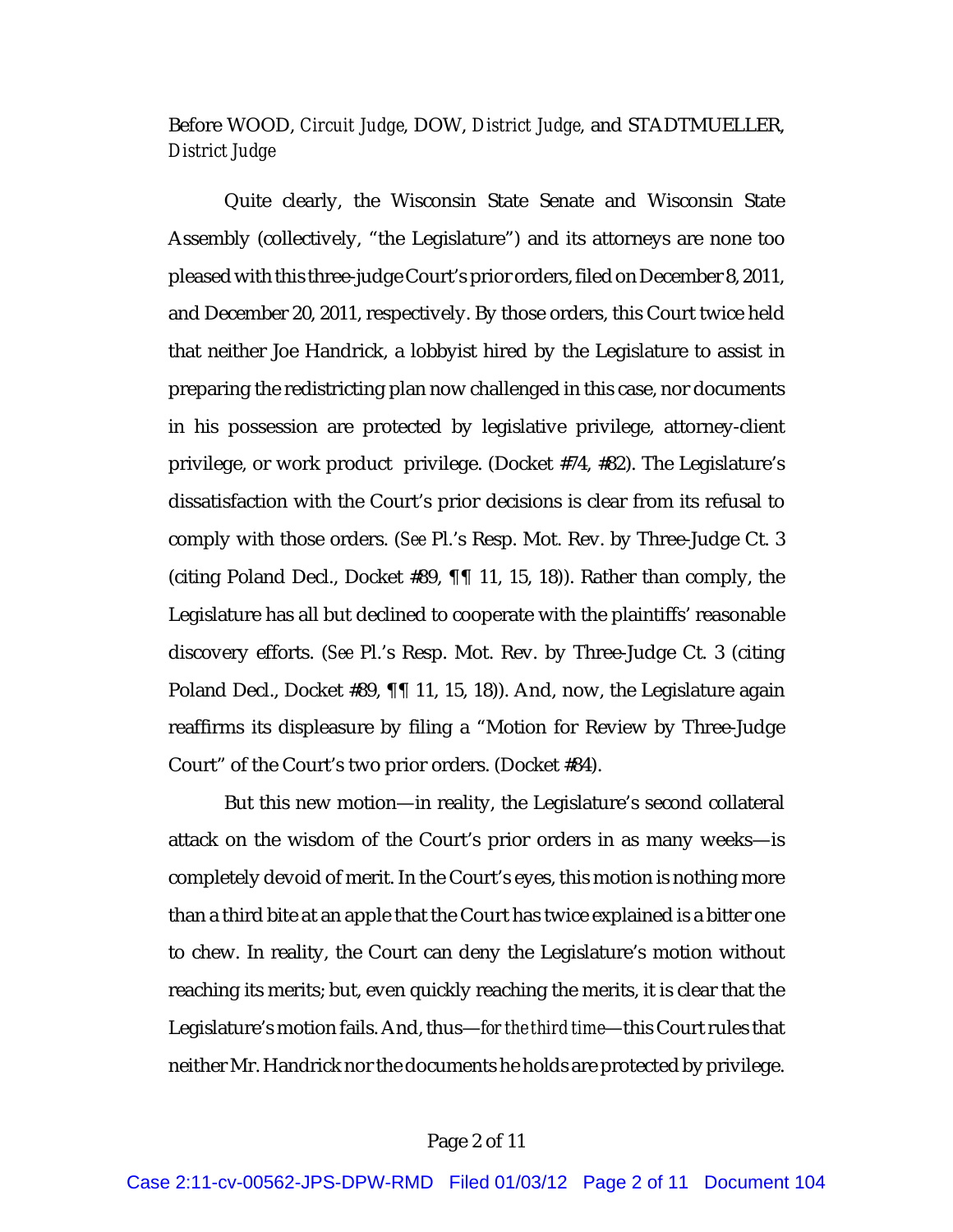But, this time, beyond once again directing that the Legislature comply with the Court's orders as related to discovery, the Court goes further, by sanctioning the Legislature's attorneys.

Beginning with procedure, perhaps the simplest issue of all, the Court finds that the Legislature is not entitled to a review of the Court's prior orders. Simply put, the Legislature's motion is a non-starter, as the Legislature is not entitled to "review by a three-judge panel" when the Court's prior decisions on the same issue were decided by the same threejudge panel. Under 28 U.S.C. § 2284(b)(3), "[a]ny action of a *single judge* may be reviewed by the full court at any time before the final judgment." 28 U.S.C. § 2284(b)(3) (emphasis supplied). In other words, it is only when a single judge enters an order that such order may become the subject of review by the three-judge panel.

Thus, here, where the three-judge panel *twice* considered the Legislature's arguments and entered orders denying their motions, any further three-judge review is inappropriate. To clarify, if perhaps the Legislature's lawyer's failed to read or understand the Court's prior orders entered under the heading "Before WOOD, *Circuit Judge*, DOW, *District Judge*, and STADTMUELLER, *District Judge*," the full Court considered the arguments of the parties, conferred and agreed upon an appropriate resolution, and entered both challenged orders accordingly. (*Compare* Docket  $#74$ ,  $#82$ , *with* Docket  $#35$ ).<sup>1</sup> In the interest of fairness, the full Court has

<sup>&</sup>lt;sup>1</sup>The challenged orders appear under the same heading as the scheduling order. All three judges appeared and participated in the scheduling conference that produced the scheduling order, clearly indicating that the Court means what it says in its orders: when the matter is "before" those three judges, it truly is before all three judges.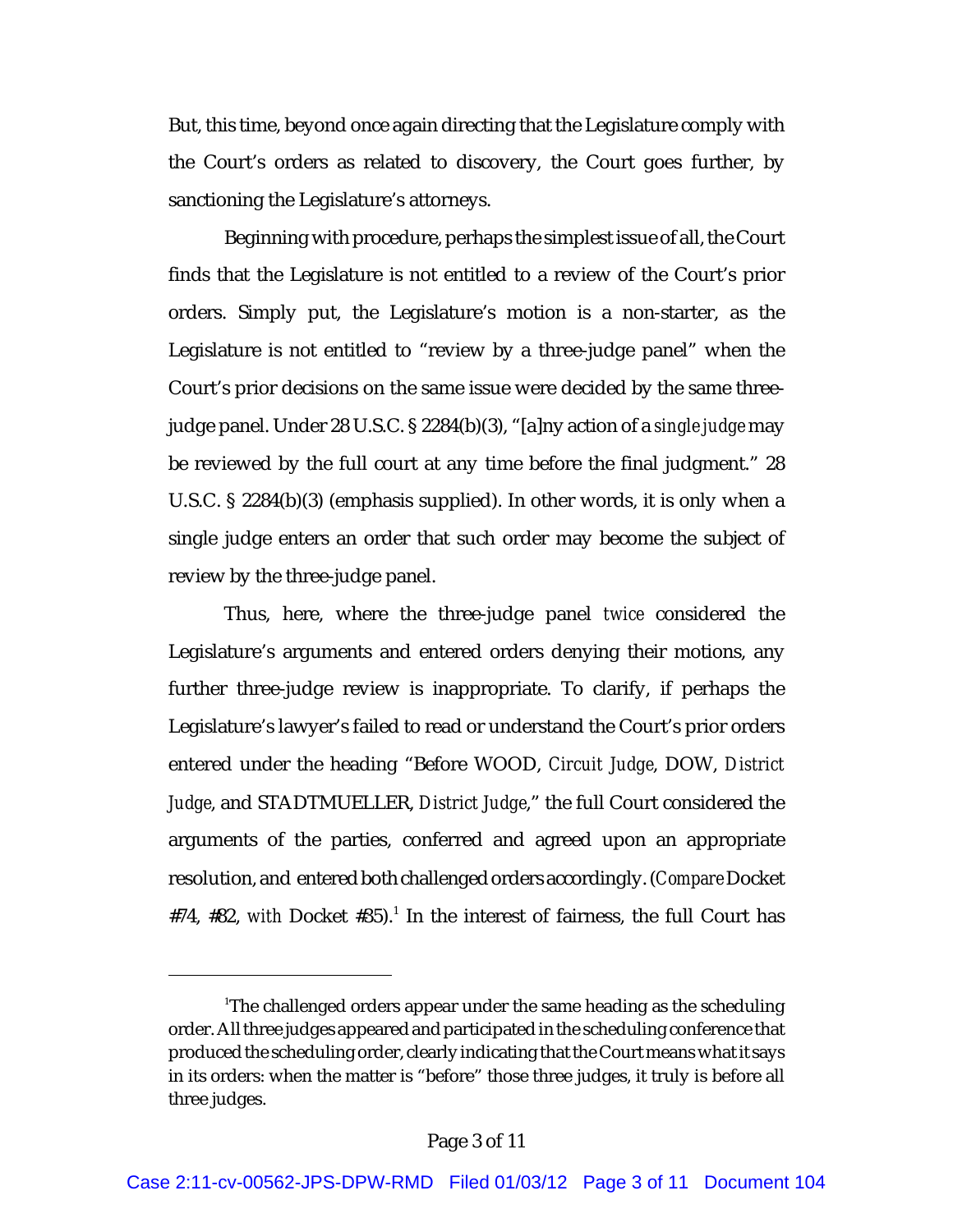participated in the consideration and review of the subject of each order; yet, the full three-judge Court concluded that it would be most expeditious for Judge Stadtmueller to serve as the signatory on each order. That practice will continue throughout pendency of the case. Thus, there is no good reason why any reasonable person, much less a lawyer, ought to have found themselves confused about the non-applicability of 28 U.S.C. § 2284(b)(3), noting that counsel for the Legislature could have easily contacted the chambers of any one of the three judge's chambers to clarify the issue, rather than resorting to filing a motion, together with a 22-page brief and a declaration which the plaintiffs and the Court now find themselves obliged to address. Despite the Legislature's arguments that it was justified in believing that the three-judge Court's prior order were issued by a single judge (Leg. Reply in Supp. Mot. for Reconsid. 2–3), a much simpler path to clarification existed than that ultimately taken by the Legislature. Surely, all involved could have been readily spared the substantial time and effort in dealing with what the Court now concludes to be a frivolous motion.

But it does not end there, for even upon close examination of the merits of the Legislature's arguments, it is also equally clear that the motion is frivolous and similarly must be denied. Indeed, the arguments advanced by the Legislature more than suggest that it wishes to have its cake and eat it too. Specifically, the Legislature argues that Mr. Handrick is—seemingly simultaneously and interchangeably, adapting to whatever the situation might call for so as to avoid the disclosure this three-judge panel has already twice commanded—at once a quasi-employee of the Legislature (Leg. Br. in Supp. Mot. for Reconsid. 19 & n.7 (calling Mr. Handrick "effectively a shortterm legislative staffer")) and not an employee of the Legislature (*Id.* at 3, 11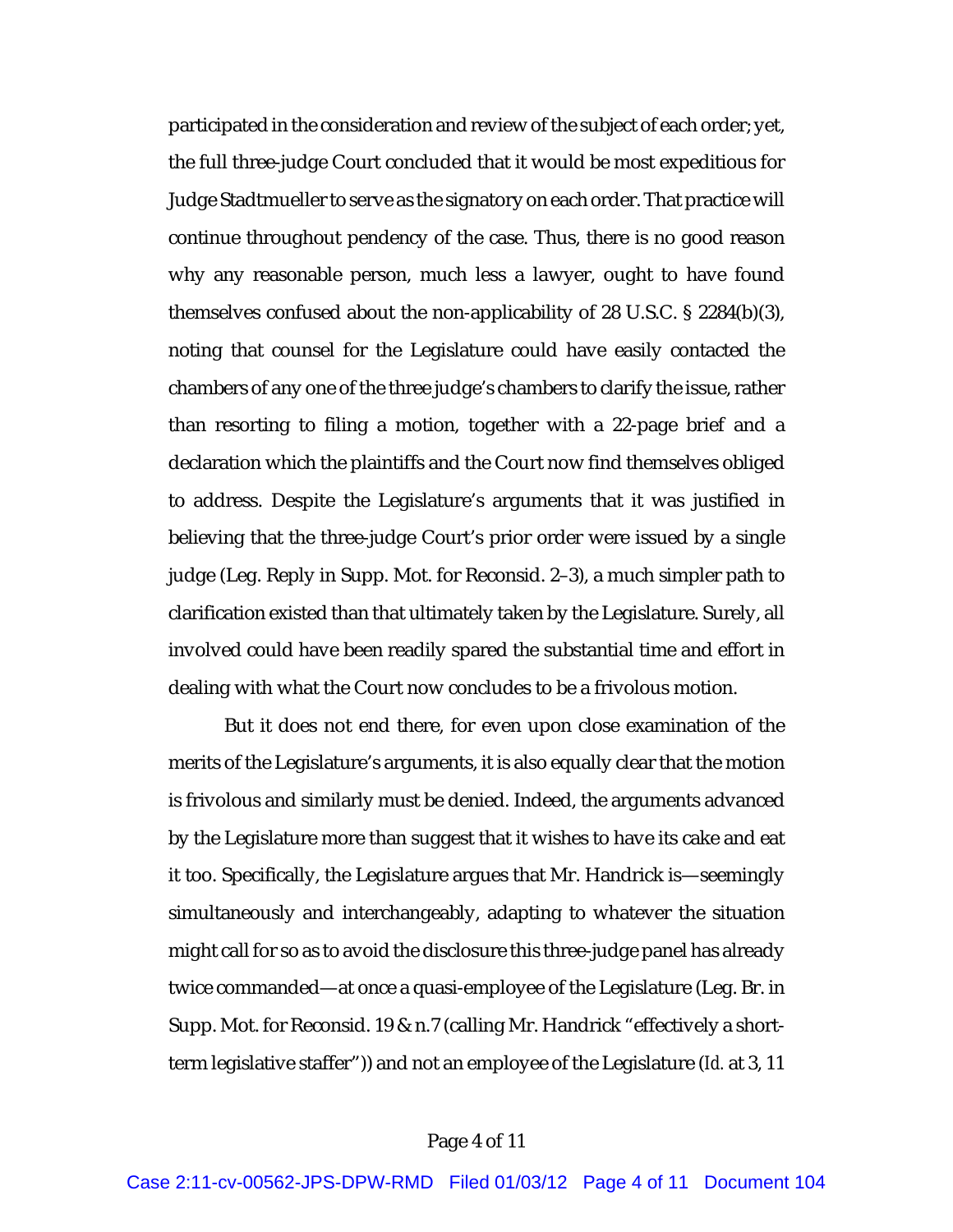(calling Mr. Handrick a "consulting expert")). Moreover, the Legislature further argues that a case it first brought to the Court's attention is without precedential authority (*Id.* at 10 (citing *Marylanders for Fair Representation v. Schaefer*, 144 F.R.D. 292 (D. Md. 1992))), despite having cited to the case for an intertwined contention in its prior motion (Docket #77, at 3 (citing same)). The Court could go on with the Legislature's internally-inconsistent flipflopping and hair-splitting, including the acknowledgment of Mr. Handrick's serving as a lobbyist but arguing he did not act as one when hired by the Legislature (Leg. Br. in Supp. Mot. for Reconsid. 11, 19 & n.7), to their insistence that certain parts of the legislative process are open to the public while others are not (*Id.* at 18–19 (drawing a distinction between the private drafting process and public deliberations that follow, despite the fact that—typically—records of the drafting process are open to the public in the form of legislative history)), or displeasure at the Court's "blanket, sightunseen" pronouncement that privilege does not apply (*Id.* at 11) when they themselves request blanket application of privilege to documents they have elected not to produce (*see, e.g.*, Docket #63, #64, #76, #77). Suffice it to say, the Court is quite aware of the distinctions that the Legislature points out. Despite those distinctions, the Court's previous rulings stand: the Legislature has taken action that affects the voting rights of Wisconsin's citizens and now attempts to cloak the record of that action behind a charade masking as privilege.

Moreover, the Legislature continues to obfuscate the true facts of Mr. Handrick's involvement by selectively adding to the facts and arguments earlier presented to the Court, while at the same time suggesting that the Court based its prior decisions on erroneous or incomplete law and facts (*see*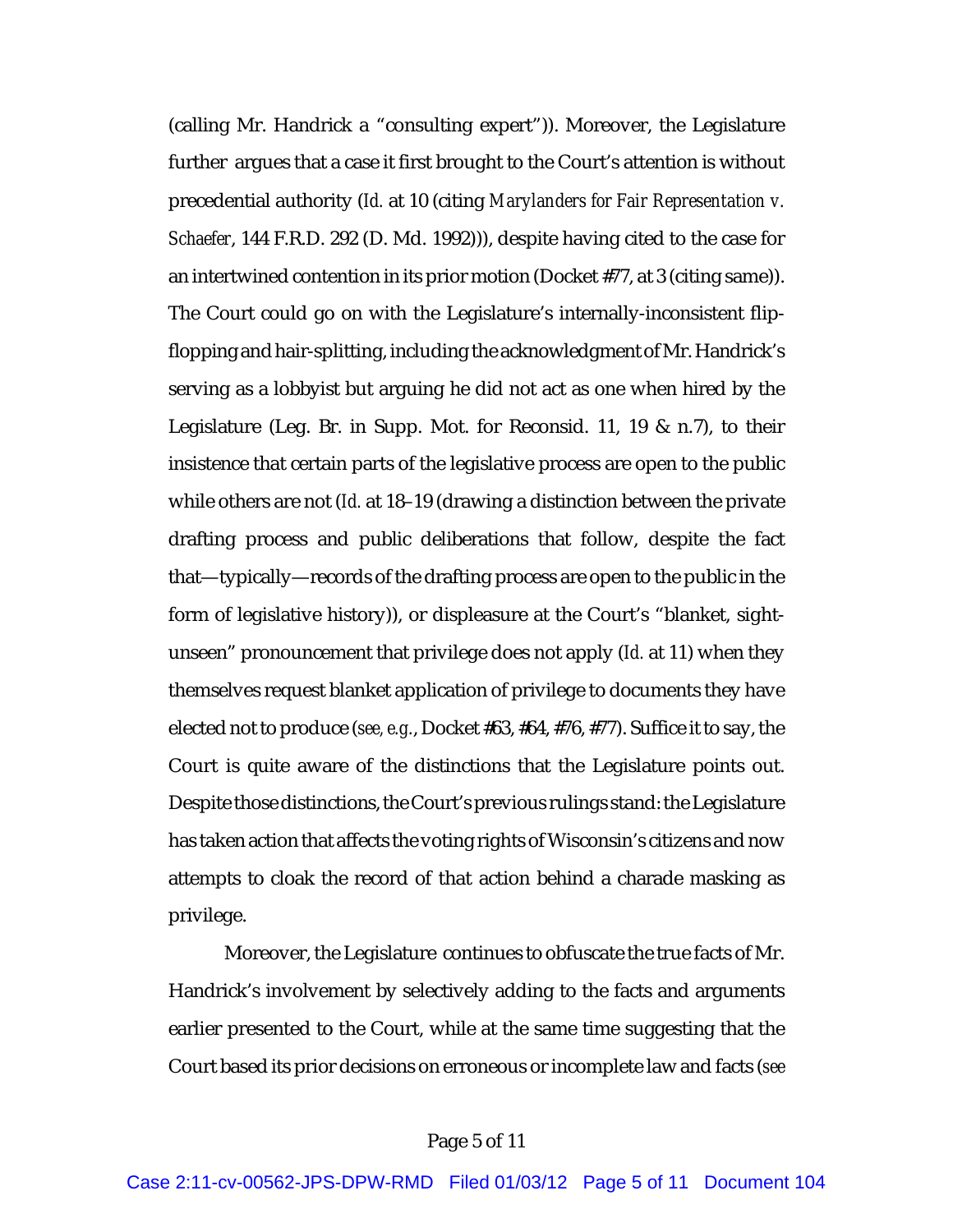*generally* Leg. Br. in Supp. Mot. for Reconsid.). Yet, again, the Legislature has declined to provide sufficient facts, much less legal precedent, for the Court to even understand Mr. Handrick's role in the redistricting process—let alone offer any good reason as to why he should be covered by any privilege. (*See, e.g.*, *Id.* at 11–12 (taking issue with the Court's "conjecture" that documents supplied to Mr. Handrick likely did not contain legal advice, but failing to provide the Court with *any* citation to evidence that would establish Mr. Handrick's "specialized skill set" or recognition as an "expert in redistricting map drawing")). With this motion, as with its prior "Motion for Clarification" (Docket #76, #77), the Legislature provides the Court with new facts and additional legal arguments. (*Compare* Docket #64, *with* Docket #77, *with* Docket #85, *with* Docket #94 (each new iteration clarifying new facts and adding new legal arguments)). Over the course of three motions, the Legislature has cited increasingly diverse law, at times later taking issue with the very law they cited previously. (*See, e.g.*, Leg. Br. in Supp. Mot. for Reconsid. at 10 (taking issue with *Marylanders for Fair Representation*, 144 F.R.D. 292, despite having cited to it in its prior motion (Docket #77, at 3))). They have also slowly provided the Court with additional facts related to Mr. Handrick's involvement in the redistricting process. (*Compare* Docket #64, *with* Docket #77, *with* Docket #85, *with* Docket #94). Yet none of these additional facts or arguments provide the Court with a cohesive understanding of Mr. Handrick's role in the process including a cogent factual and legal analysis detailing in very precise terms the who, what, when, where, how, and why supporting its argument that Mr. Handrick or his documents should be shielded from discovery.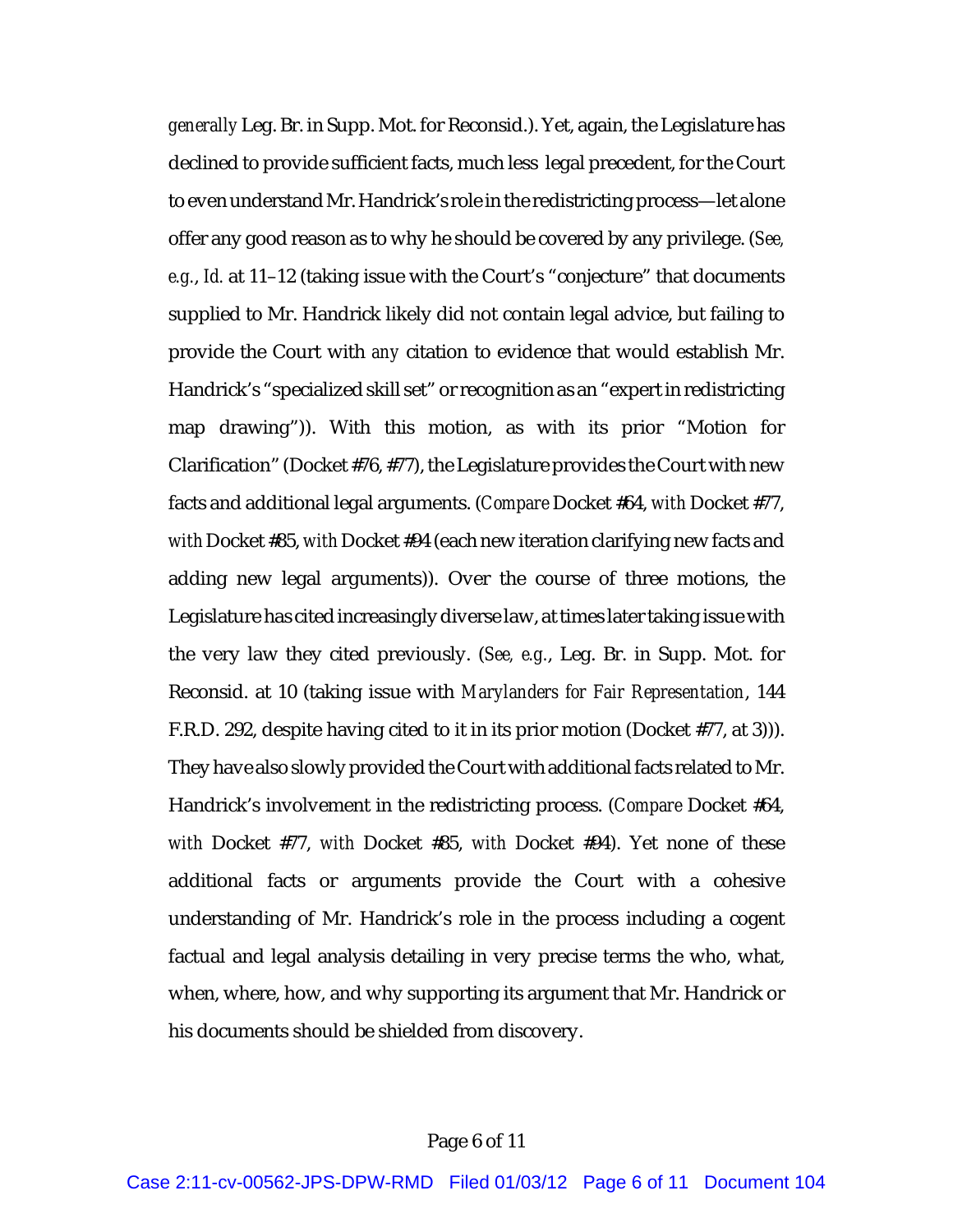Quite frankly, the Legislature and the actions of its counsel give every appearance of flailing wildly in a desperate attempt to hide from both the Court and the public the true nature of exactly what transpired in the redistricting process. Having argued three times that much of the information regarding the process be shielded from discovery, the Legislature has made clear its intention not to make such information publicly available. Regardless of whether the Legislature has objected on grounds of privilege eleven times or forty-five times (*Compare* Leg. Reply in Supp. Mot. for Reconsid. 4 *with* Pl.'s Resp. Opp. Mot. for Reconsid. 7), and regardless of whether the Legislature claims privilege over the communications of two people or the communications of ten people (*Compare* Leg. Reply in Supp. Mot. for Reconsid. 4 *with* Pl.'s Resp. Opp. Mot. for Reconsid. 11), the fact does not change that the Legislature has continued its path of opposition to the plaintiffs' discovery efforts by claiming privilege at multiple turns. Those argued privileges, though, exist in derogation of the truth. *See, e.g.*, *In re Grand Jury Proceedings*, 220 F.3d 568, 571 (7th Cir. 2000); *see also Jaffee v. Redmond*, 518 U.S. 1, 9 (1996) (citing *United States v. Bryan*, 339 U.S. 323, 331 (1950), *United States v. Nixon*, 418 U.S. 683, 709 (1974), *Trammel v. United States*, 445 U.S. 40, 50 (1980), and *Elkins v. United States*, 364 U.S. 206, 234 (1960), all for the principle that privileges are generally disfavored and justified only by grand public goods). And the truth here—regardless of whether the Court ultimately finds the redistricting plan unconstitutional—is extremely important to the public, whose political rights stand significantly affected by the efforts of the Legislature. On the other hand, no public good suffers by the denial of privilege in this case. Thus, as it has already done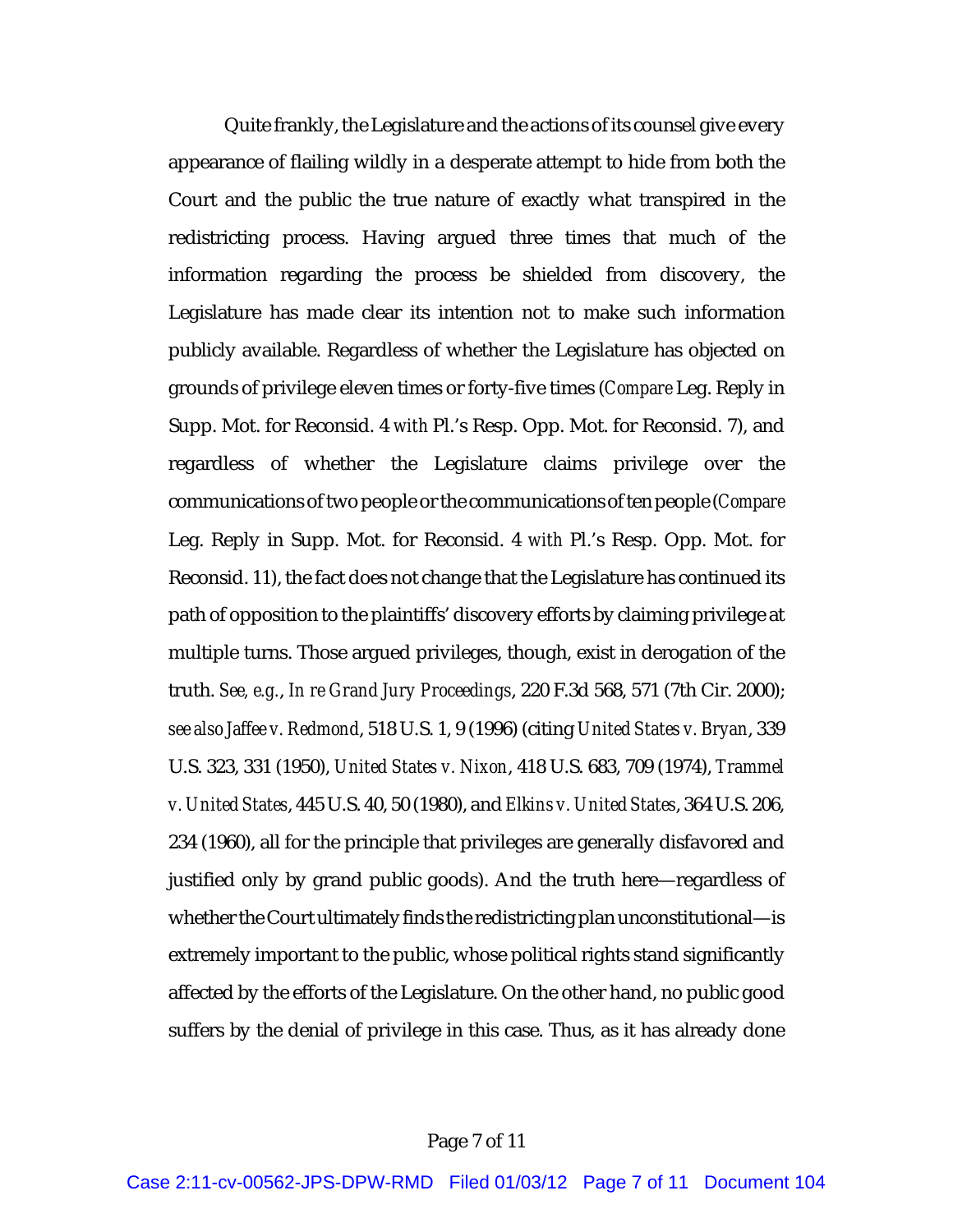twice, the three-judge panel again declines to hold that Mr. Handrick or any of his documents are entitled to any of the privileges being asserted.

Accordingly, the Legislature's motion for reconsideration by the threejudge panel (Docket #84) must also be denied on its merits.

Turning to an issue raised by the plaintiffs, this Court determines that—in the interest of ensuring the expeditious compliance with future discovery in this case—it must now sanction the Legislature's attorneys and make clear its directives in conjunction with ongoing discovery. In prior orders, this Court has urged counsel to cooperate with one another (*see, e.g.*, Docket #25 at 7 & n.1, Docket #61 at 3–4) in bringing this case to a swift conclusion (*see, e.g.*, Docket #61 at 3–4, Docket #74 at 5), given the need for its expeditious resolution (*see, e.g.*, Docket #61 at 3–4, Docket #74 at 5). In fact, the State of Wisconsin requested that the Court place this case on an accelerated track, with the expectation that the Court would reach its decision in sufficient time to allow for the proper planning and execution of Wisconsin's upcoming primary elections. In consideration of those matters, the Court has warned those involved that the filing of frivolous motions to quash would result in imposition of fees against the filing party. (Docket #74 at 6). While the Court never specifically addressed whether it would impose fees and sanctions in situations such as the matter now before the court, the tenor of the Court's warnings has been clear and stern from the outset: it will not suffer the sort of disinformation, foot-dragging, and obfuscation now being engaged in by Wisconsin's elected officials and/or their attorneys.

As such, the Court finds it appropriate to impose sanctions in this instance. However, mindful of the fact that the state's taxpayers would ultimately bear the cost of such sanctions, the Court will order that the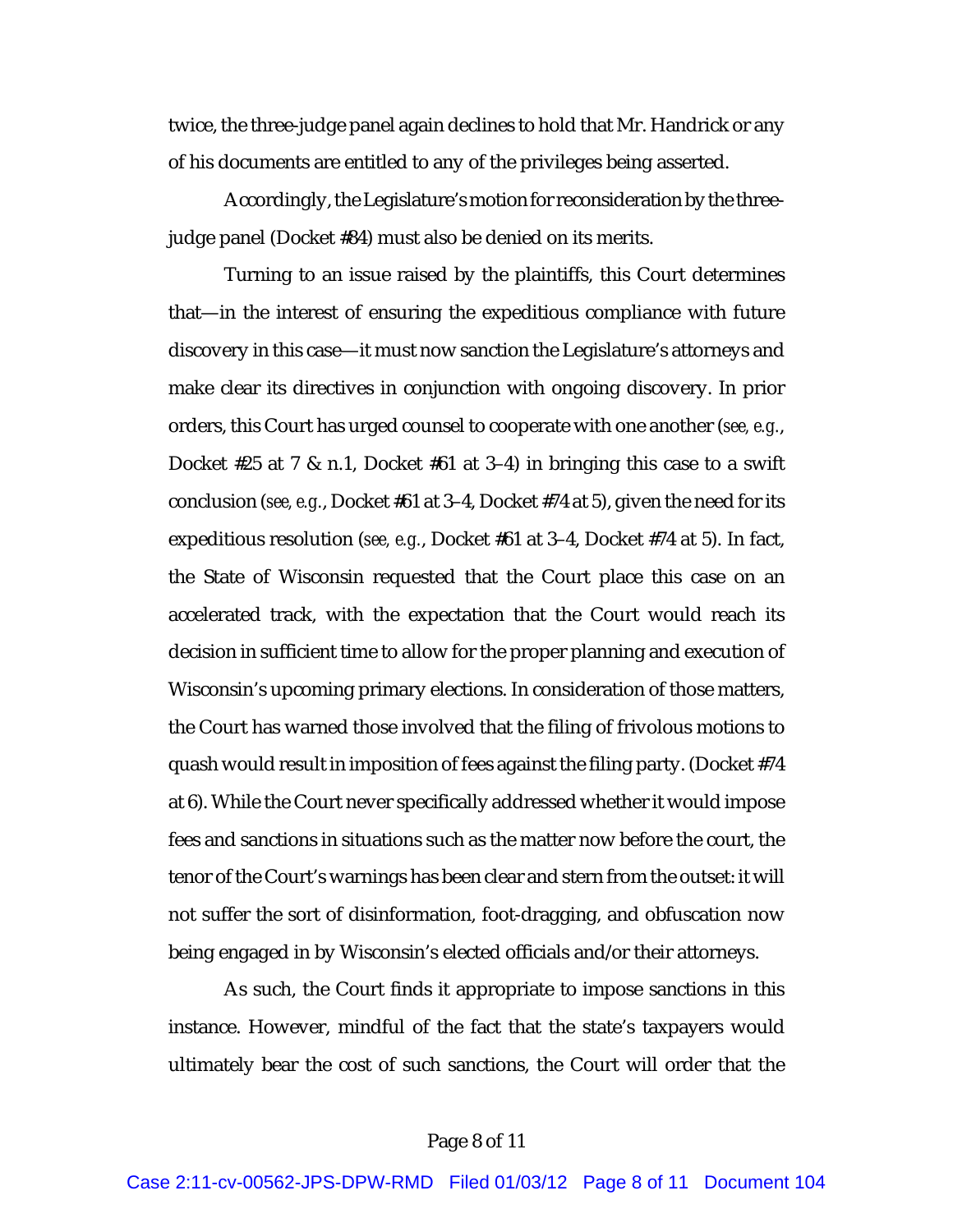Legislature's attorneys, Eric M. McLeod, Joseph L. Olson, Aaron H. Kastens, and Michael Best & Friedrich LLP—those ultimately responsible for the sandbagging, hide-the-ball trial tactics that continue to be employed—jointly and severally, make payment to plaintiffs' counsel in the form of an award of attorneys fees and costs as a sanction by the Court. As such, the Legislature's attorneys shall be responsible for payment of the reasonable and necessary attorneys' fees and costs incurred by the plaintiffs in responding to both this motion (Docket #84), as well as the Legislature's prior motion for clarification (Docket #63). In assessing reasonable and necessary attorneys' fees and costs, the court invokes the authority to impose sanctions in the form of reasonable and necessary attorneys' fees and costs pursuant to Federal Rule of Civil Procedure 37(b)(2)(C) for failure to comply with the Court's two prior orders (Docket #74, #82). To insure timely compliance with the Court's sanction order, plaintiffs' counsel shall prepare and file with the court, not later than seven (7) calendar days from today's date, an itemized statement of actual, reasonable and necessary attorneys' fees and costs associated with their responses to both this motion (Docket #84) and the prior motion (Docket #63). Absent any challenge as to necessity or reasonableness, the amount sought shall be paid in full by the Legislature's counsel, Eric M. McLeod, Joseph L. Olson, Aaron H. Kastens, and Michael, Best & Friedrich LLP, jointly and severally, within ten (10) days thereafter.

Finally, given the Legislature's refusal to adequately cooperate in the discovery process, despite the Court's having twice denied their requests for privilege, the Court reaffirms its earlier directive: *cooperate immediately*. Neither this Court, the parties in the case, nor Wisconsin's citizens have the interest or time to endure the litigation tactics being used by public officials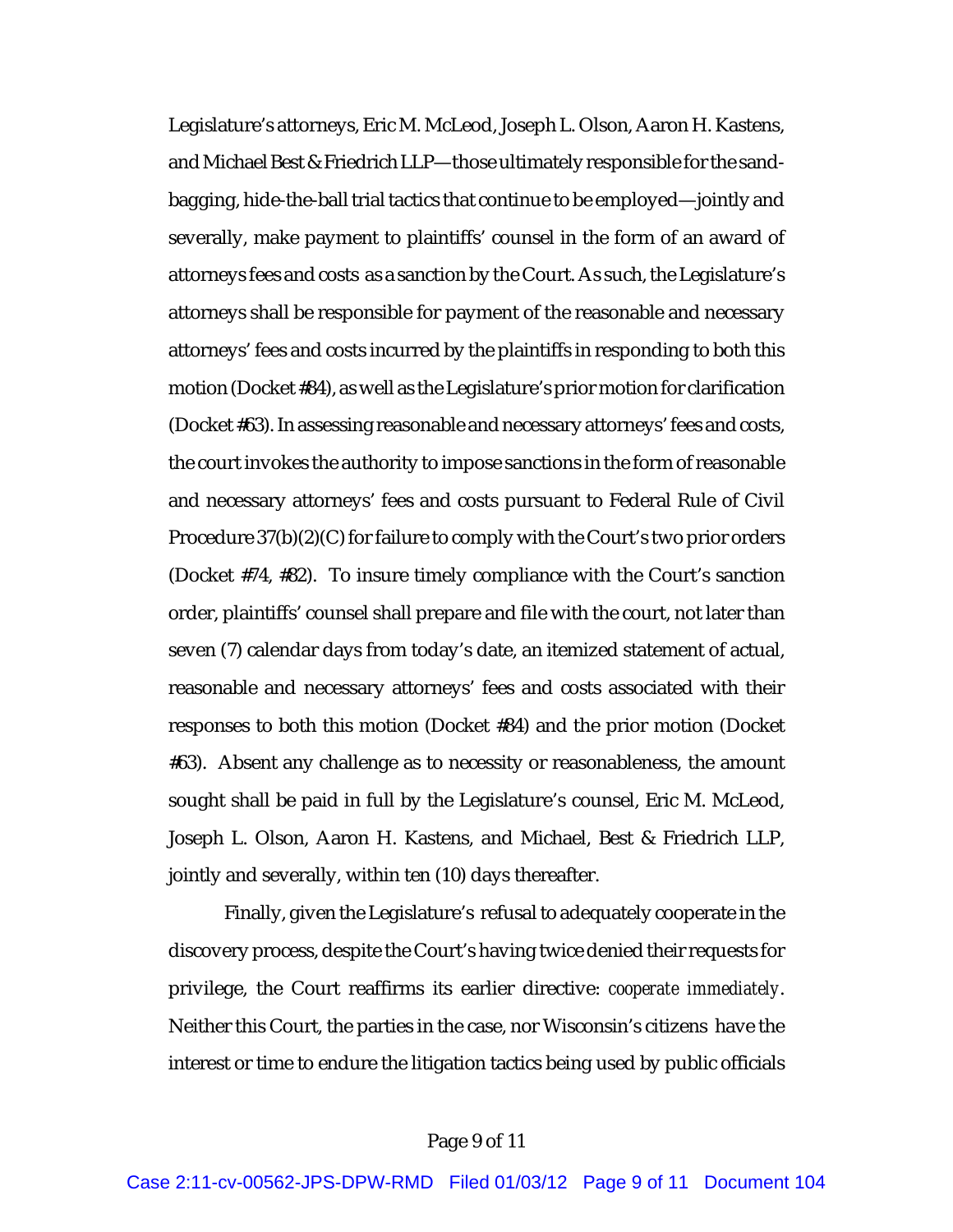or their private counsel in what has quickly become a poorly disguised attempt to cover up a process that should have been public from the outset, despite the Legislature's concerted efforts to mask the process behind the closed doors of a private law firm. To remedy this regrettable situation, the Court grants the plaintiffs' requests to reconvene the depositions of Mr. Handrick, as well as Tad Ottman and Adam Foltz, with the specific directive that those individuals comply with each of the Court's successive orders, including today's order, denying privilege. (Docket #74, #82). Those individuals shall produce documents in their possession that have been requested by the plaintiffs and answer those questions put to them.<sup>2</sup> At the same time, any future costs related to ensuring that these individuals comply with this Court's orders similarly shall be borne by the Legislature's attorneys.

Accordingly,

**IT IS ORDERED** that the motion of the Wisconsin State Senate and the Wisconsin State Assembly for reconsideration by a three-judge panel (Docket #84) be and the same is hereby **DENIED**;

 $2^{\circ}$ The defendants, members of Wisconsin's Government Accountability Board, have filed several documents taking issue with a number of the plaintiffs' filings. (Docket #91, #97). In these documents, the defendants argue that the plaintiffs are "dragging the defendants… into the middle of" a discovery between the plaintiffs and the Legislature. (Def.'s Reply Mot. for Reconsid. 4). Simply put, the defendants are wrong: the plaintiffs have not dragged the defendants into anything. The defendants, on the other hand, by filing these documents, have willingly inserted themselves into a dispute that the Court has never viewed them as being part of. Thus, any issues related to privilege arising from Mr. Handrick's current assistance to Reinhart, Boerner, Van Dueren, S.C. in connection with pretrial preparation on behalf of the defendants are not before the Court and, therefore, not addressed in today's Order.